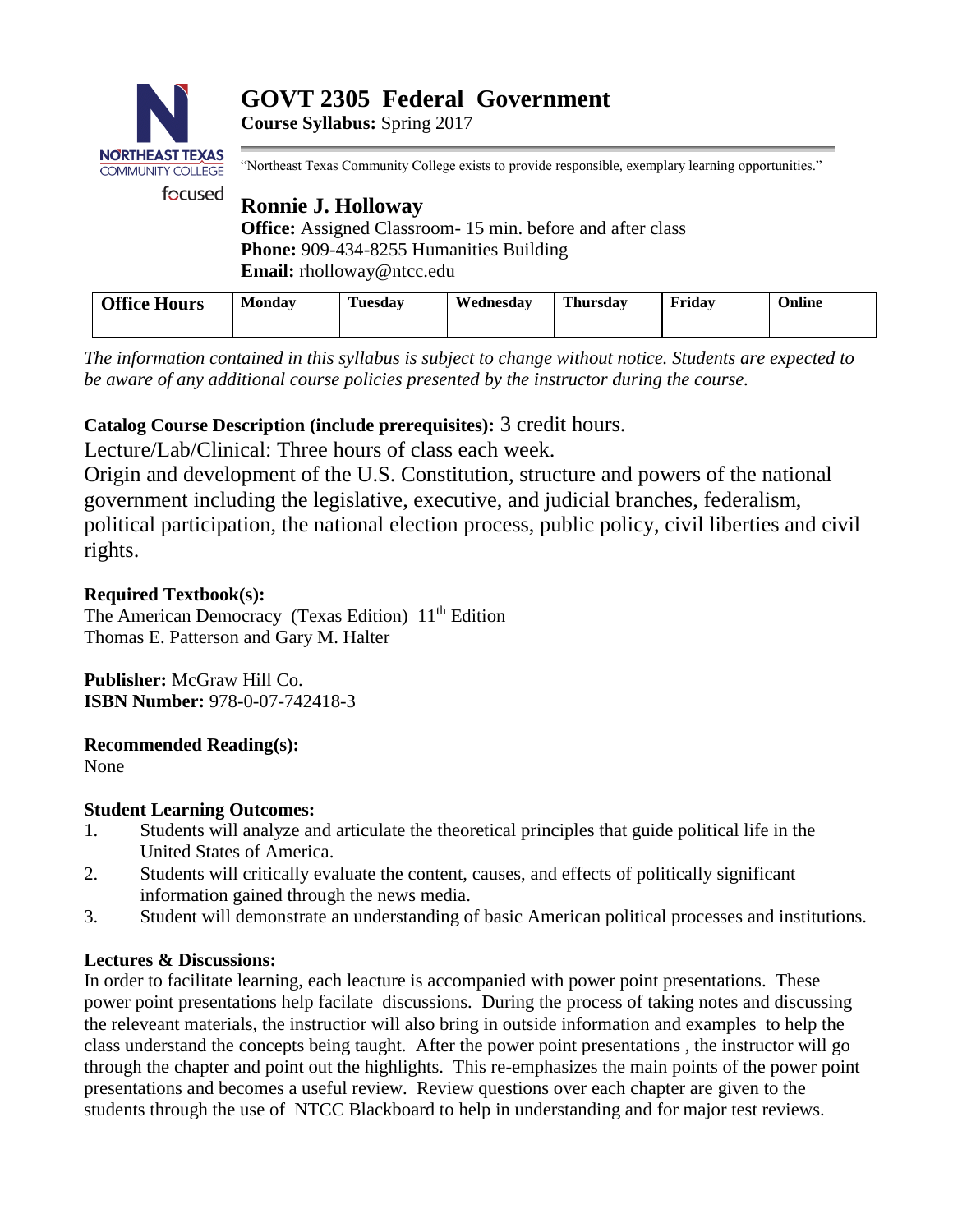## **Evaluation/Grading Policy:**

You will be able to track your average exactly throughout the course. The grading scale is as follows: A=90 or above; B=89-80; C=79-70; D=69-60; F=59 or below.

- 1. Major exams (4) will count 12.5% each for final grade.
- (Completion of course evaluation will add one point to final grade average)
- 2. Outside research paper over Chief Justice John Marshall in which you must identify his major Supreme Court cases involving judicial review. This paper will count 25% of your final grade.
- 3. Attendance/paarticipation will count 25% of the final grade.

## **Tests/Exams:**

The first two major exams will be short answer and mutiple choice. The final will be all short answer. Three major exams: Major Exam I- Covers chapters 1-5 and class notes. March 8

 Major Exam II- Covers chapters 6-10 and class notes April 17 Take Home Test- Chapters 11-15. Due April 24 Final Exam- Covers chapters 11-15 class notes May 8 - May 11 Major Paper Due- On or before March 1

## **Assignments:**

Major paper over Chief Justice John Marshall including a Bibliography and discussion of his court cases over judicial review involving government, politicians and individuals.

## **Other Course Requirements:**

## Federal Government Calendar

- January 18 Teacher welcome and introduction- students told how to get computer registered at NTCC- students given syllabus covering classroom expectations and grading policies - student demonstration on how to use Web Blackboard - Q & A involving attendance and outside assignments covered.
- January 23 Discuss globalization and World economy Take class notes over power point presentation and discussion over Chapter 1 (American Political Culture) seeking a more perfect union- types of equality and order
- January 25 Continue class notes over Chapter 1 and discussion purpose of government –liberty, order and freedoms
- January 30 Conclude class notes over types of equality and Political ideologies conservative vs. liberal- General Election date- end Chapter 1
- February 1 Terms and definitions for Chapter 1- go over Chapter 1 in book –- assignment read Chapter 2
- February 6 Finish Chapter 1- go over review Questions from Blackboard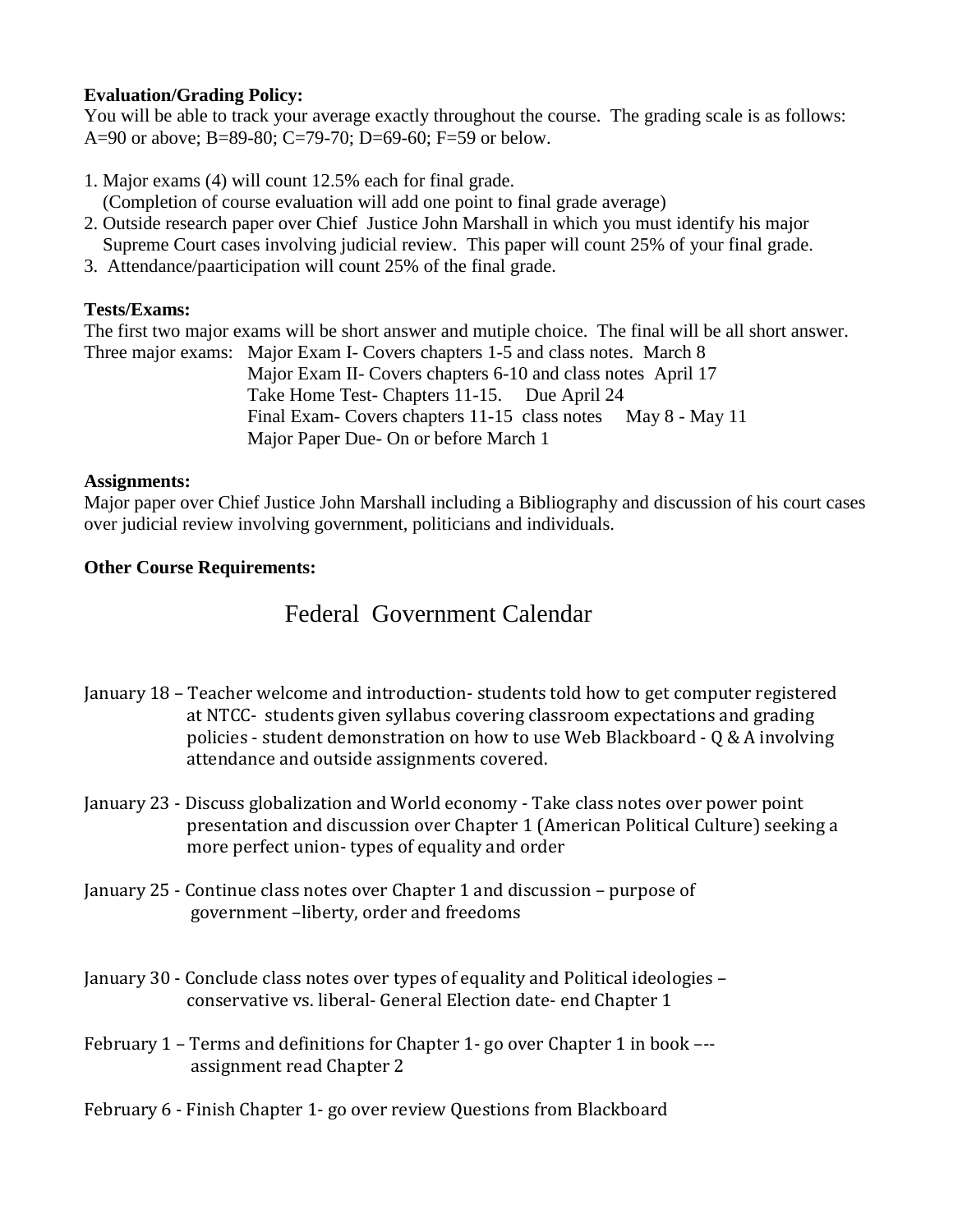- February 8 Go over early colonization (Chapter 2) American Revolution –Articles of Confederation Shay's Rebellion –Start class notes Chapter 2
- February 13 Continue Class notes Chapter 2 over the U.S. Constitution –Cover U.S. Constitution - Articles I through VII and ratification.
- February 15 Continue notes Amendments 1-27 and Definitions Chapter 2
- February 20 Cover highlights in book Chapter 2- Blackboard Questions Odd
- February 22 Chapter 3 class notes (Federalism- Duel and Cooperative) Legislation shifts and balances - Slides 1-33
- February 27 Continue Chapter 3-National Government Predominant- grants in aid Definitions Chapter 3
- March 1 Cover Chapter 3 in book Blackboard review--Start Chapter 4 review in book **(Major Paper- John Marshall- due today)**
- March 6 Continue Chapter 4 in book-Review for first major test (Chapters 1-5)

### March 8 - **Major Test over Chapters 1-5 plus Declaration of Independence and U.S. Constitution in back of book**

### **March 13-March 17 ----Spring Break**

| April 17 | - Second Major Test Chapters 6-10                                                                                |
|----------|------------------------------------------------------------------------------------------------------------------|
| April 12 | - Continue Chapter 9 and Definitions over Chapter 9 and 10 - Review for<br>major test Chapters 6 - 10            |
| April 10 | - Definitions on Chapter 8- Blackboard Answers Chapter 9 - Start Chapter 9-<br><b>Interest Groups Notes</b>      |
| April 5  | - Chapter 8 notes and Start Definitions Chapter 8                                                                |
| April 3  | - Continue Chapter 7 notes - Cover Chapter Definitions - Review Chapter 7<br>in book- Cover Blackboard Questions |
| March 29 | - Start Chapter 7 notes over Political participation to slide 20                                                 |
| March 27 | - Chapter 6 review in book-Chapter 6 Blackboard review odd questions-                                            |
|          | March 22 - Continue notes over Chapter 6- Media-Definitions on Chapter 6                                         |
|          | March 20 - Start notes on Chapter 6 - Media                                                                      |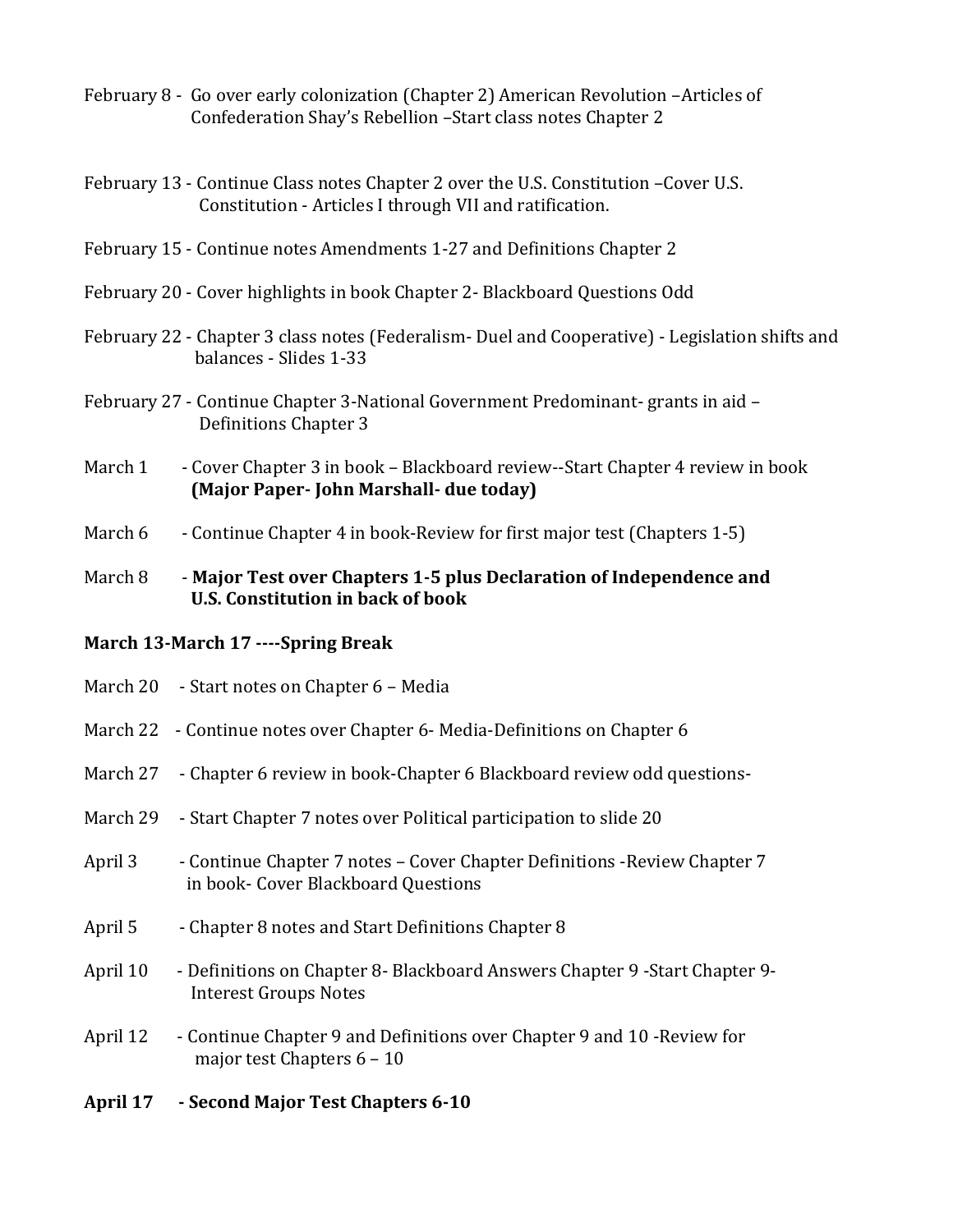- April 19 Work on Take Home Test in class. Time is given for the students to work on Take Home Test.
- April 24 Start Chapter 11- Congress- (**Take Home Test Due Today**)
- April 26 Finish Chapter 11 notes and Review Chapter 11 in book-Start Chapter 12- The President
- May 1 Cover Chapter 14 notes Post Test final
- May 3 Review for final and check post test numbers.

May 8 through May 11 - **Final Exam**

### **Student Responsibilities/Expectations:**

Attendance is a very imortant part of the class because of class notes and discussions missed during an absence. A grade is given for attendance and classroom participation. All students should remember one bacic principle of conduct, your rights end where someone else's begin. You should always treat each other with respect and dignity. This includes your mode of dress, speech, and conduct in class.

### **NTCC Academic Honesty Statement:**

"Students are expected to complete course work in an honest manner, using their intellects and resources designated as allowable by the course instructor. Students are responsible for addressing questions about allowable resources with the course instructor. NTCC upholds the highest standards of academic integrity. This course will follow the NTCC Academic Honesty policy stated in the Student Handbook."

### **Academic Ethics**

The college expects all students to engage in academic pursuits in a manner that is beyond reproach. Students are expected to maintain complete honesty and integrity in their academic pursuit. Academic dishonesty such as cheating, plagiarism, and collusion is unacceptable and may result in disciplinary action. Refer to the student handbook for more information on this subject.

### **ADA Statement:**

It is the policy of NTCC to provide reasonable accommodations for qualified individuals who are students with disabilities. This College will adhere to all applicable federal, state, and local laws, regulations, and guidelines with respect to providing reasonable accommodations as required to afford equal educational opportunity. It is the student's responsibility to arrange an appointment with a College counselor to obtain a Request for Accommodations form. For more information, please refer to the NTCC Catalog or Student Handbook.

## **Family Educational Rights And Privacy Act** (**Ferpa**):

The Family Educational Rights and Privacy Act (FERPA) is a federal law that protects the privacy of student education records. The law applies to all schools that receive funds under an applicable program of the U.S. Department of Education. FERPA gives parents certain rights with respect to their children's educational records. These rights transfer to the student when he or she attends a school beyond the high school level. Students to whom the rights have transferred are considered "eligible students." In essence,